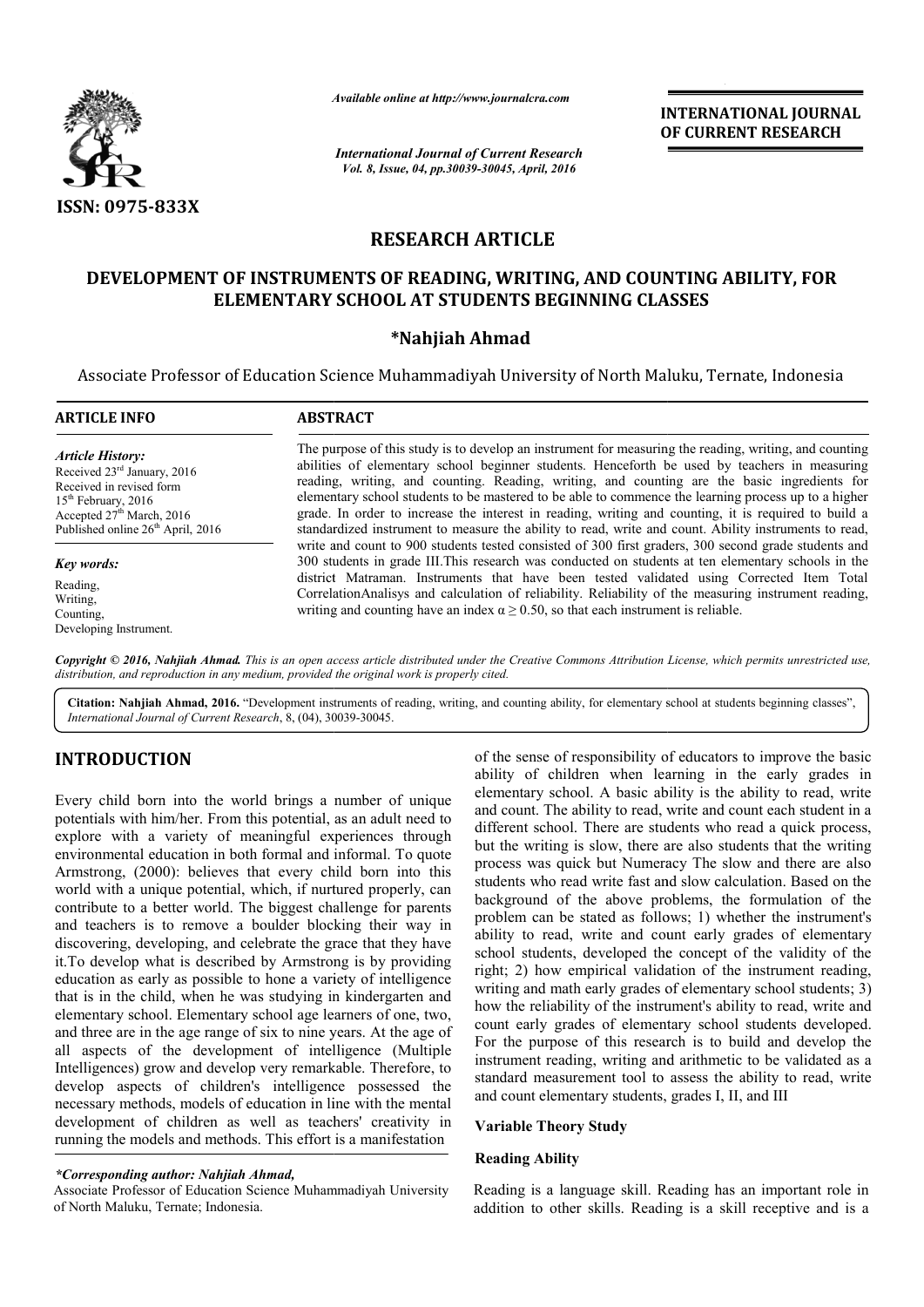very complex and involve a variety of skills. Read by Jamaris (2009: 168) is an activity which is complex because it involves the ability to remember the graphic symbols in the form of letters, remembering the sound of these symbols and writing graphic symbols in a series of words and sentences which implies. Read by Kennedy (1981: 5) is a person's ability to recognize visual forms, connecting with the sound and meaning derived based on the experience of the past, trying to understand and interpret the meaning of it. Read besides being a physical or mental activity is also a person's ability to make sense of something that is based on past experiences. Haris and Sipay as quoted by Manzo and Manzo (1995: 10) defines, reading from the traditional side is the interpretation of the meaning of written language. Further said reading is a processrelated verbal mind and all other communication is the ability to hear, speak and write in order to give meaning to written language. This suggests that in order to be able to read the necessary capacity to think and all other communication so as to give the meaning of written language.

Burns, et al (1996: 45) argues that reading ability is vital in an educated society. However, children who do not understand the importance of learning to read will not be motivated to learn. Learning to read is a constant effort, and the kids who see the high value of reading in personal activities will study harder than the children who did not find the advantage of reading activities.Santrock (2007: 422) argues that children cannot be said to read if they can only read the word, like in kindergarten. Reading requires mastery of the basic rules of phonology, morphology, syntax and semantics. Relates to the ability to read, Syafei in Farida (2008: 2) suggests three terms that are often used to provide the basic components of the process of reading, recording, decoding, and meaning. Recording refers to the words and sentences, and then associate it with the sound corresponding to the writing system used, while the process of decoding (encoding) refers to the process of translating a series of graphics into words. Recording and decoding process usually takes place in early elementary classes, namely class I, II, and III, known as the initial reading. Emphasis is read at this stage is that the process of perception, that is the introduction of a series of letters of correspondence with the sounds of language. While the process of understanding the meaning (meaning) emphasized in high-grade primary school classes.

Reading should have a purpose, because someone is reading with a purpose, tend to be more understanding than people who do not have a purpose. In the act of reading in the classroom, teachers should set goals to read by providing appropriate special purpose or by helping them set goals to read the students themselves. Interest is read by Blanton, and Irwin Burns (1996: 156) includes: (1) Pleasure, (2) improve reading aloud, (3) using a certain strategy, (4) to update their knowledge about the topic, (5) where new information to let you know that he knows, (6) to obtain information to report orally or in writing, (7) to confirm or refute the predictions, (8) featuring experiments or applying information obtained from the text in some other way and learn about the structure of the text and (9) to answer specific questions. Burns argues essentially reading consists of two parts, the process and the product, further stated, covering nine aspects of the reading process to produce a product; namely the aspect of sensory perception, sequence, experience, experience, learn, associations, attitudes and ideas. He also explained that the process begins with the visual sensory readings obtained through disclosure of graphic symbols through the sense of sight. Children learn to distinguish visually between graphic symbols (letters or words) that are used to present oral language.

The next activity is a perceptual action, namely the activity of knowing a word until one meaning based on past experience. Activities involving the perception of sensory impressions that enter the brain. When a person reads, the brain receives pictures and later revealed the words printed pages based on the experience of the reader before the object, idea, or emotion that is presented by the class. The reader identifies the set of written symbols, either in the form of words, phrases, or sentences. Then the reader gives meaning to interpret the text read. Readers of one another to understand the text may not be the same. Despite reading the same text, they might give a different meaning. Aspects of the sequence in the reading process are a series of events arranged linearly following article, which usually appears on one page from left to right or from top to bottom. Experience is an important aspect in the reading process. Children who have a lot of experience that will have wider opportunities in developing an understanding of the vocabulary and concepts they encounter in reading compared to children who have limited experience. Therefore, teachers or parents must provide direct or indirect experience for their children, for example, the experience of places, objects and processes described in the text so that the material will more easily absorb them. concrete experience (direct experience) and indirect experience will improve the conceptual development of children, but of direct experience is more effective than direct experience.

Teachers and parents can help children learn a language that is commonly found in books by telling and reading stories, encouraging the activity of the event and inform, encourage discussion in the classroom, using the experience of language through stories, and encourage dramatic play. Increased ability to think through reading should start early. Elementary school teachers can guide students by asking questions that allow them to increase the capacity to think. The questions asked teachers should stimulate students' thinking, such as the question of why and how. So, the questions asked in connection with reading not only questions that produce answers facts. Getting to know the relationship between symbols with the sounds of language and meaning is an aspect of the association in reading. Children learn to connect a graphic symbol with the sound of the meaning of language. Without the ability of the student association may not be able to understand text. Affective aspect is the process of readingrelated activities focusing attention, tendency evokes read (according to their interests), and motivation to read while reading. Concentration, pleasure and motivation needed in reading. Elementary school children should have been trained to focus on reading material to read.

Elementary school teachers can train students used to focus by giving readings that interest them. Without full attention when reading, students are hard to get something out of reading.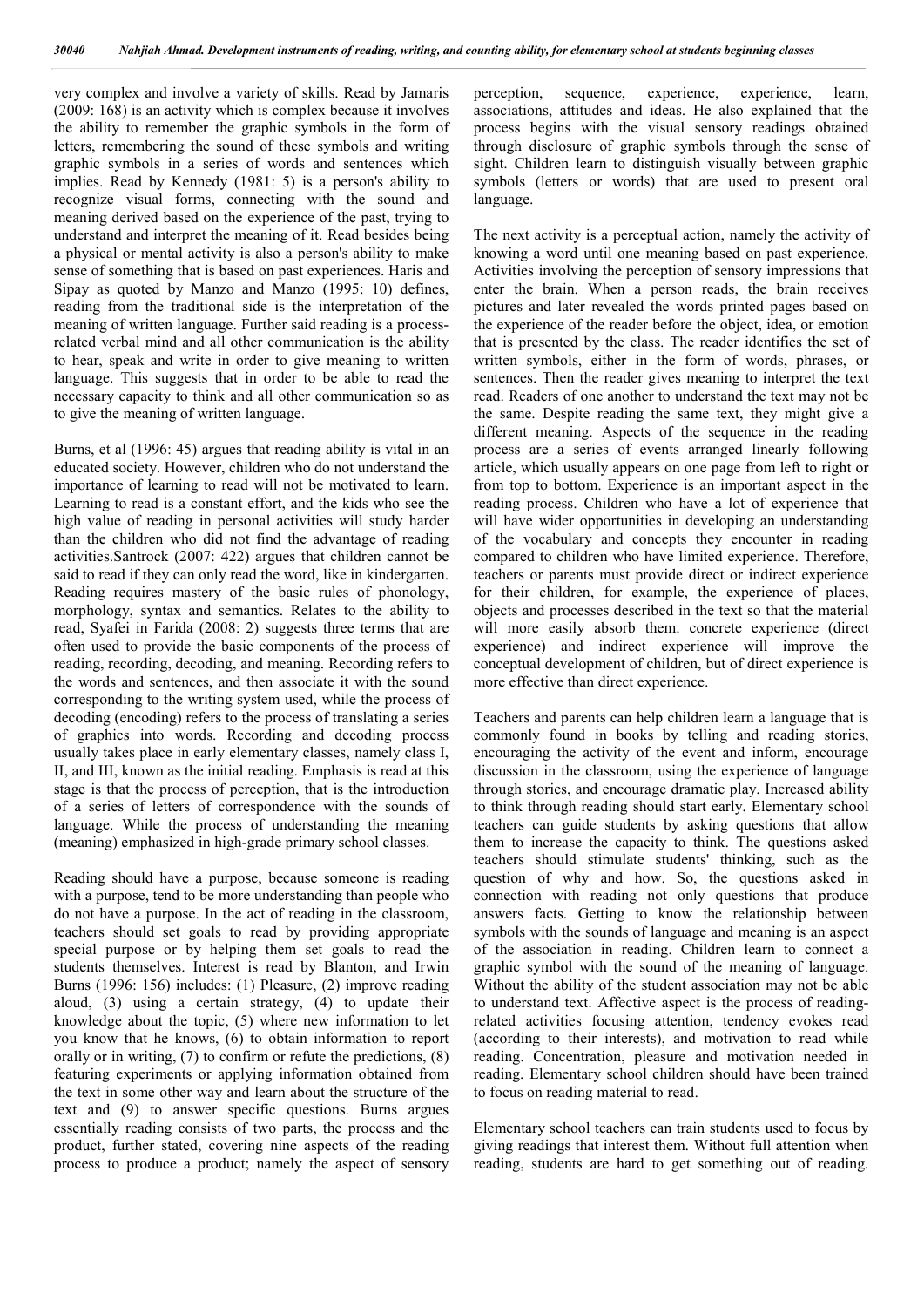Motivation and pleasure of reading are very student aid to focus on reading. Aspects of the idea of giving begins with the use of sensory and perceptual background with experience and affective responses and construct meaning from the text he read in private. Meaning builds upon reading the text, but not all found in the text. Text amended by the reader of the information taken from the text. Readers with a background of different experiences and different affective reaction will produce different meanings of the same text. The product reads the communication of thoughts and emotions between writer and reader. Communication can also occur from reader development through the integration of knowledge that has been held readers with the information presented in the text.

Communication in reading depends on an understanding that is affected by all aspects of the reading process. Reading comprehension is very dependent on all aspects involved in the reading process. In addition to the capabilities required in carrying out the activities, the various aspects of the reading process must also be met by the reader. Aspects of the idea would be obtained if other aspects of the reading process must work in harmony. So that results can be achieved with a maximum reading, the reader should dominate activity in the reading process. Therefore, a primary school teacher plays an important role in guiding the students so that they are able to control the activities in the process of reading the fine. The ability to read is referred to in this research is a skill or power that the early grades of elementary school students to do something as a result of the learning experience that includes cognitive, affective and psychomotor. Reading is a physical or mental activity in translating signs and symbols within the meaning and scouting new meaning to the cognitive and affective systems already owned by the students so that they can understand the message contained in the text.

## **Writing Ability**

Gie (1992: 17) argues about writing is a whole series of activities of a person in expressing ideas and convey to the reader the writing language to be understood by the reader. This opinion can be understood that writing is a series of activities such as someone in expressing the thoughts, feelings, opinions, and attitudes of the writer to the reader to understand what is written. McCrimmon (1984: 6) points out, writing is a difficult job, but in writing, the author the opportunity to say something about themselves, communicating ideas can even learn something unknown. A similar opinion was expressed Cere (1985: 144) writes that it is a form of self-expression, what is in the mindset in writing. The second argument indicates that writing is an activity in expressing ideas or ideas that emerged from the author. The complexity of writing this so that it can be said that "writing" is a difficult activity. Written language is defined as a form of communication that is based on a system of symbols, parallel to the spoken language and sign language. Santrock found written language composed of lingual units are used in the community, has rules beheadings and merge (Santrock, 2005). Learning to write for children of primary school age need to be stimulated. Stimulation in terms of stimulating children to recognize, understand and use written symbols of language to communicate in accordance with the stages of development.

Stimulation is given in various forms, ranging from exposure to production form. Stimulation of language or learning to write in writing are not taught to read and write. Stimulation in the sense decorated focus on delivering visual literacy and verbal stimuli to be optimally used by children to express ideas and feelings. The target is for children to realize the function of language in the form of the hair symbols appropriate level of mastery. Musfiroh (2009: 11) suggests that stimulation has meaning: to encourage interest in reading, providing an environmentally literate is ready to be explored by children, foster phonemic awareness, encouraging the emergence graphemic awareness, awareness grafofonemis, for the provision of reading. Further said stimulation has meaning: to encourage children to express ideas and experiences through visual symbols are gradually referring to conventional linguistic symbol, in this case is grapheme Indonesian. Thus, it can be expected that stimulates children to optimize the stimulation of written language in accordance with the child's developmental level and cannot be separated from the state of the environment in the atmosphere of this learning, encouragement from parents and teachers. Based on the above, this study is the ability to write is the ability of primary school students started classes in both writing dictated by the teacher and wrote a letter kept upright. Age students start classes ranging from 6-8 years in development, still need to be stimulated, including the development of written language, in order to improve the ideas and motivation of the child to want to learn to write.

#### **Counting Ability**

Numeracy is a branch of mathematics, and mathematics is a tool of scientific thinking (Dragon, 1980: 13). Scientific way of thinking is a tool to acquire scientific knowledge. This is because the math is the highest form of logic that results in a system that is the logical organization of the science that produces various statements in the form of mathematical models. Numeracy skills is the ability to perform arithmetic operations, the ability to solve simple problems such as addition, subtraction, multiplication and division or algebraic manipulations. Numeracy skills, including skills with numbers, involving mental aptitude in dealing with problems in accordance with the rules that have been studied, such as addition and multiplication. This ability will be useful in dealing with problem solving on the number and manipulation thereof.

## **Characteristics of EarlyChildhoodDevelopmentClasses On ElementarySchool**

Children who are in the early elementary grades are children who are at an early age ranges. Early childhood is a short time, but it is an important time in someone's life. Therefore, at this time the full potential of children needs to be encouraged so that it will develop optimally. Developmental characteristics of children in grade one, two and three usually physical growths had reached maturity, they have been able to control the body and balance. They have been able to jump with alternating feet, can ride a two-wheeled bicycle, can catch the ball and has developed hand-eye coordination to be able to hold a pencil or scissors hold. In addition, the social development of children in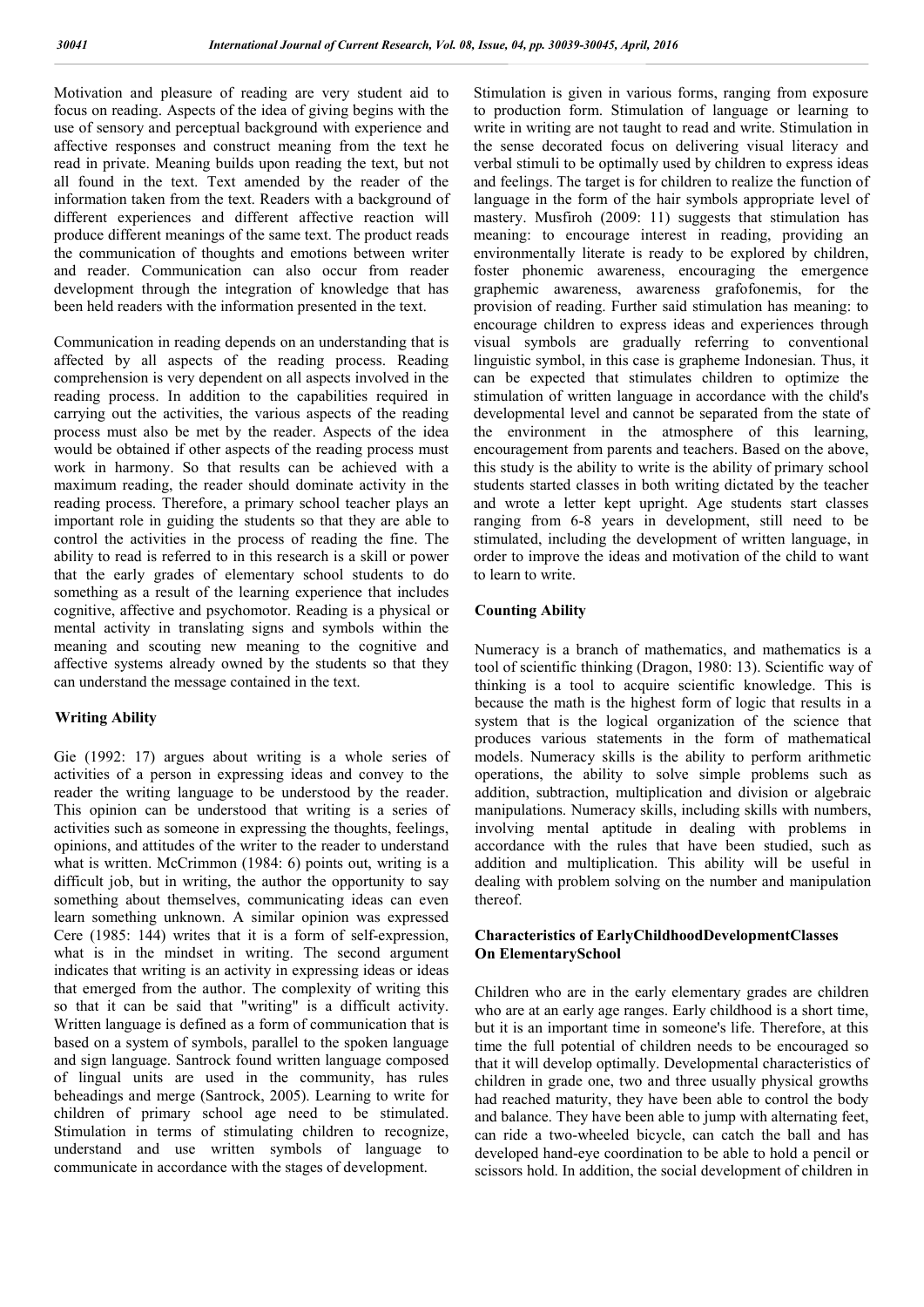early elementary school age classes, among other things, they have been able to demonstrate the ego of gender, has started to compete with colleagues, have friends, have been able to share,

and independent. Emotional development of children aged 6-8 years, among others, children have been able to express reactions to others, has been able to control the emotions, has been able to part with his parents and had started to learn about right and wrong. For the development of intelligence early grade elementary age children demonstrated by his ability to undertake serious, classifying objects, interested in figures and in writing, increasing vocabulary, love to talk, understand cause and effect and the growing understanding of space and time.

## **How Children Learn**

Piaget (1991: 10) states that every child has its own way of interpreting and adapting to its environment (the theory of cognitive development). According to him, every child has the cognitive structure called schemata is a system concept that exists in the mind as a result of the understanding of the object in its environment. An understanding of the object takes place through the process of assimilation (object linking to an existing concept in mind) and accommodation (the process of utilizing the concepts in the mind to interpret the object)*.* Both of these processes if it continues will make the old knowledge and new knowledge becomes balanced. In this way the child can gradually build knowledge through interaction with the environment. Based on this, the learning behavior of children is influenced by aspects of itself and its environment. Secondly, it is impossible to separate because learning occurs in the context of the interaction of the child with the environment*.* Primary school age children are at the stage of concrete operations. In the age range of children begin to show behavioral study as follows: (1) Start looking at the world objectively, shifting from one aspect of the situation to another aspect is reflective and look at the elements simultaneously, (2) Starting to think operationally, (3) using operational thinking to classify objects, (4) Creating and using connectivity rules, simple scientific principle, and using a causal relationship, and (5) Understanding the concept of substance, liquid volume, length, width, area, and weight

#### **Teaching and Learning meaningful**

Learning is essentially a process of change in personality in the form of skills, attitudes, habits, and understanding. This change is settled in behavior that occurs as a result of training or experience. Learning is essentially a process of interaction between children with children, children with learning resources and child educators. This learning activity will be meaningful to the child if done in a comfortable environment and provide safe spaces for children. The learning process is individualized and contextual, meaning that learning occurs within the individual in accordance with its development and environment. Meaningful learning is a process of tying new information on relevant concepts contained in a person's cognitive structure. The meaningfulness of learning as a result of the events of teaching is characterized by the relationship between the aspects, concepts, information or new situations

with the relevant components in the cognitive structure of students. The learning process is not just memorized concepts or mere facts, but an activity of linking concepts to produce a full understanding, so that the concepts learned will be well. Thus, meaningful learning to occur, then the teacher should always strive to know and explore the concepts that have been owned by the students and help integrate harmoniously these concepts with new knowledge that will be taught. In other words, learning will be more meaningful if the child has learned firsthand what to enable more senses than just listening to the person / teacher explained.

#### **Constructs Measurement**

The construct of reading, writing, and arithmetic are the variables which are a synthesis of the theories of reading, writing, and arithmetic is discussed and analyzed and presentation described in theoretical assessment or review of the literature. Constructs are described in the definition of the conceptual and operational definitions which also includes the dimensions and indicators of the measured variable. Variable constructs are variables in the data capture (instrument) requires theories and concepts are translated into indicators needed to make grains have a question that will be used as a measuring tool to measure reading, writing, and arithmetic elementary school students beginning classes. Definition of the instrument in general is a tool used to measure natural phenomena and social phenomena observed. There is a wide range of expert opinion regarding the instrument, the instrument as a data collection tool is a tool used to collect data on the variables for the needs of a development or research. The instrument is a key component in a research activity, it can be understood that the instrument used sufficient quality in terms of valid and reliable, so that the data obtained would correspond to the real facts on the ground.

Djaali and Pudji (2004: 81) argues that the instrument plays an important role in determining the quality of a study, because the validity of the data taken was obtained and determined by the quality instrument used, in addition to data collection procedures were taken and data collected. Conceptually figures essentially continuous measurement results that move from the pole to the other pole opposite. For example, from low to high, from negative to positive. Measurement reading, writing, and arithmetic initial graders by giving numbers (scores) to attribute the ability of learning outcomes in reading, writing and arithmetic as basic capabilities. Referring to the theoretical assessment, basic skills of reading, writing and arithmetic, then the measurement is meant here is that after they join the program in the classroom by referring to the curriculum SBC and thematic approach.

#### **Instrument Development Theory**

To determine the ability of reading, writing and arithmetic in the early grades of primary school students, used a measuring tool test. The instrument must have adequate validity and reliability. By experts that such a raw instrument called because the process through standardization in a research. Instruments raw in view Ebel (1999: 30) are: (1) prepared by experts and instruments and calibrated, analyzed and corrected, (2) have a clue conduct and scoring a clear and (3) have a reference norm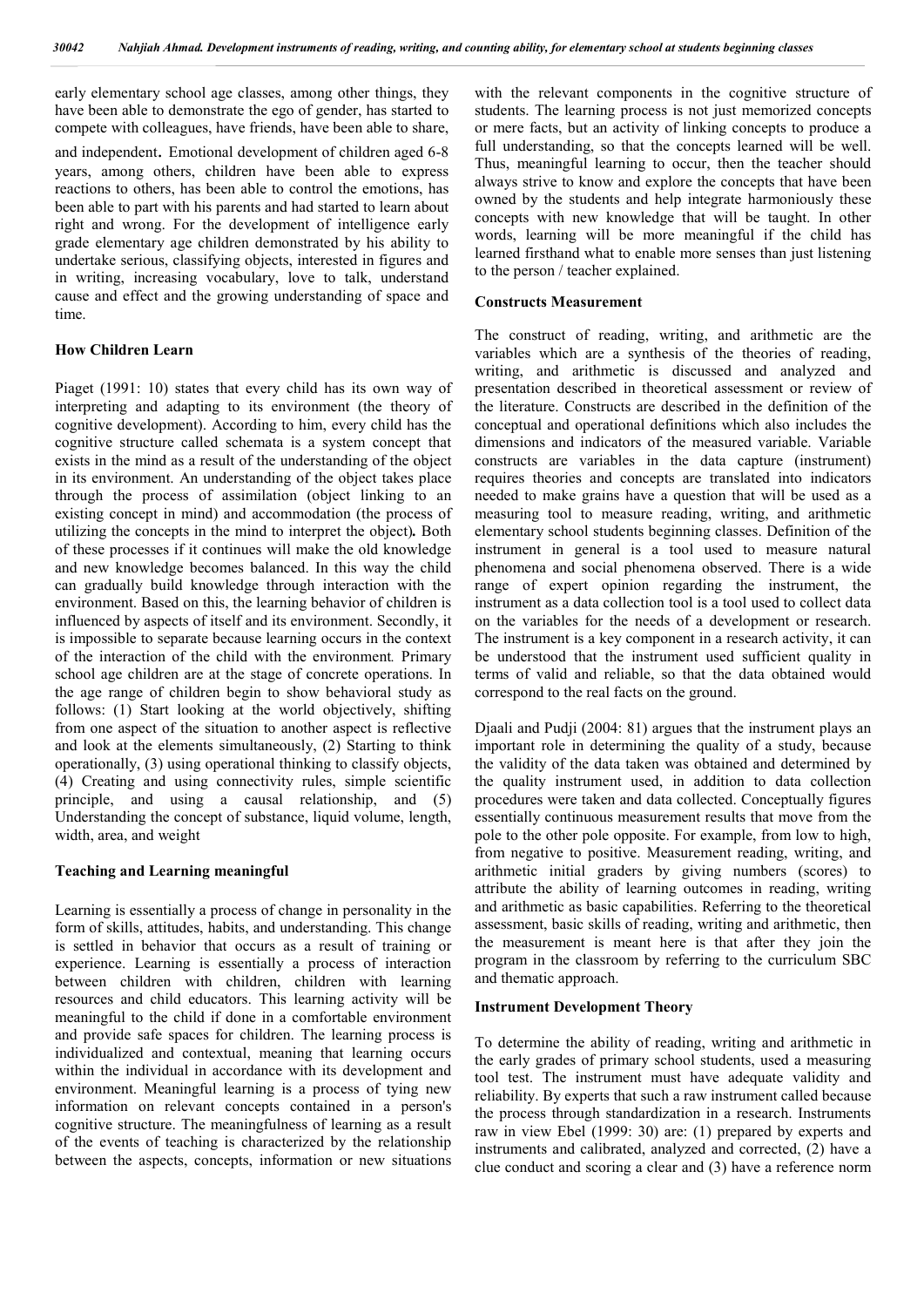to interpret a score. Further stated also that there are criteria of good instruments, namely: (1) instruments or tests relevant or measure the behavior to be measured, (2) the balance between the objectives and items that represent them, (3 efficiency of the time required in the implementation of the test, scoring and administration, (4) objectivity in the scoring and interpretation of results, (5) validation, (6) reliability and (7) the speed in completing the test. From these criteria are preferred in the preparation of instruments is default validity, reliability and practicality.

Standard instrument is an instrument developed empirically through some testing. Raw instrument has some limitations, both concerning the contents, operation of measurement and the measurement results. Gronlund (1990: 3) describes the characteristics of the instrument standard, namely: (1) the grains are technically qualified, (2) the administration and assessment clear, (3) the existence of norms and interpretations are uncertain, (4) the instructions and supplies instruments more. In general, there are two things that are important in the standardization of instruments, namely the content and its administration. Aikem said, besides seeing its validity and reliability, standardization of instruments also involves in terms of administration and scoring. The standardization of the formulation in terms of content includes grains and manual process. Standardization of the administration in terms of material includes measuring tools, measuring tools, equipment, measurement, timing, interpretation and reporting of assessment guidelines.

Thorndike (1977: 385) suggests several steps that must be done to develop instruments so that the instrument fit for use. Such measures include: (1) a region or attributes latent to be measured should be defined, (2) must be determined who will use or respond, (3) needs to be specified contents, cover any topic, (4) specify formats grain, the kind of response expected, and the procedure of granting the score, (5) for the design of the trial, in order to obtain the data to be analyzed in order to select the items can be used, (6) specify the procedures used for the standardization of measuring instruments and (7) make design manual test execution. Gable (1986: 170-177) outlines the steps that work must be taken in developing the following instruments: (1) elicits a conceptual definition, (2) develops an operational definition, (3) selecting the technical administration of the scale, (4) do review justification items related to techniques of scale that have been established, (5) select a response or sample size, (6) the preparation of instructions for a response, (7) prepare a draft for instruments, (8) prepares the final instrument, (9) to collect data early trials, (10) the analysis of trial data by using the technique of factor analysis, item analysis and reliability, (11) the revision of the instrument, (12) to analyze the validity and reliability enhancements and (15) set up manual tests. The purpose of this instrument development is to create and develop an instrument that is valid and reliable in measuring the ability to read, write and count the early grades of elementary school students. The goal of developing the instrument's ability to read, write and count in this research is revealing indicators and the factors contained in item instrument to get the standard instrument in measuring the ability to read, write and count elementary school students of class I, II and III and valid reliable.

#### **Methodology**

This research is the development of an instrument that aims to develop and validate an instrument measuring the ability to read, write and count the early grades of elementary school students. This research was conducted on samples of the portion of the population targeted research. The number of samples or the respondent to be taken in this study refers to the opinion of Gabel (1993: 51) who argued that the development of instruments for sample is approximately six to ten times the number of grains in the instrument. In this study, the authors use Gebel opinion, which is six times the number of grains of 300 respondents, consisting of 300 class I, class II and III, the total number of 900. Steps development of instruments measuring the ability to read, write and count can be described as follows; 1) formulate concepts / constructs. 2) developing competencies and indicators, 3) grid Instruments, 4) preparation of questions based on competencies and indicators in the instrument's ability to read, write and count the early grades of elementary school students, 5) setting the parameters, 6) test the validity of the panel, in this trial the instrument given to a group of panelists (experts) to select grains through theoretical validation, 7) the results of the assessment of experts revised by using the mean value (average value) that has been formed (first test), 8) the second test of grade elementary students proceed with the initial validation, test validity and reliability as well as the norms stipulated use of the instrument's ability to read, write and count the early grades of elementary school students. Interrater reliability to know that adeals expert in assessing the ninth instruments that have been prepared. To determine the inter-rater reliability Ebel used the formula as set forth in Guilford (1999: 135) that:

$$
\mathbf{r}_{\mathbf{k}\mathbf{k}} = \frac{Vb - V_e}{V_b} (1)
$$

Where:

 $r_{kk}$  = inter-rater reliability index.  $V<sub>b</sub>$  = variance item  $V_e$  = residual variance

Items have been assembled into a set of instruments is calculated reliability by using Cronbach Alpha formula, as follows:

$$
\alpha = \frac{k}{k-1} \left\{ \sum_{\substack{s_i \\ s_i}} 2 \right\} (2)
$$

Where:

 $\alpha$  = reliability coefficient  $k =$ item number  $s_i^2$  = variance score grain  $s_t^2$  = total score variances

### **RESULTS AND DISCUSSION**

The process of empirically testing instruments in this study conducted in two stages, at the same respondent. Then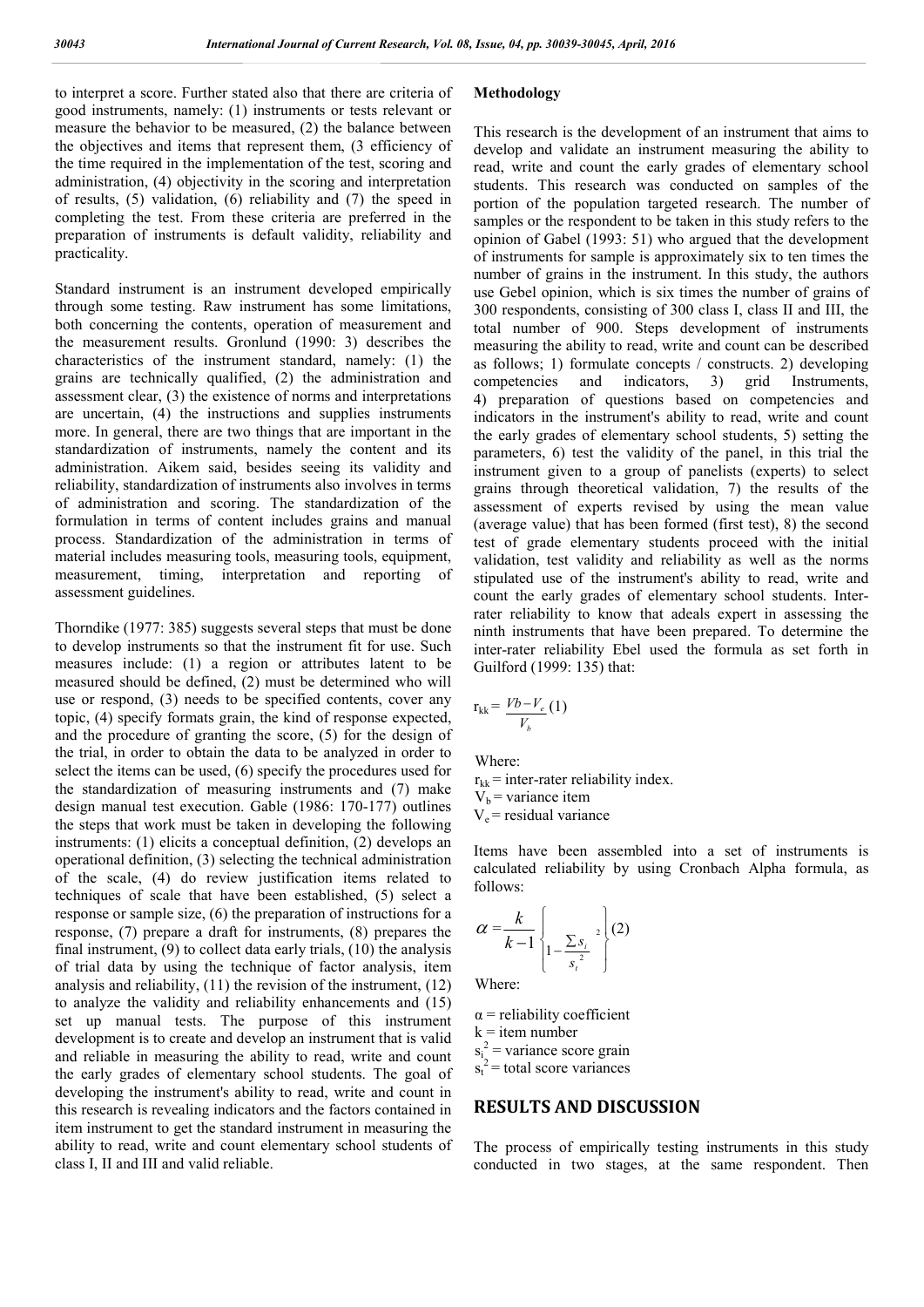validated using item analysis, calculate reliability. The second phase, the results are validated tests again to the same respondents after the respondent following the final exams, further validated. Both of these trials were analyzed using Program Statistical Social Science (SPSS V. 16.0).

#### **Validity Concept**

The assessment by panelists conducted with a view to determine the validity of the concept / construct theoretically developed measurement instrument. Targets include their conformity assessment concepts / constructs used to be a grain test. There are two main points were rated by panelists, that is; compliance indicators developed the concepts / constructs used, and suitability test items were developed to be a reference indicator. To obtain an assessment of the measuring instrument is the ability to read, write and count of the panelists, the design of the development of tests that have been compiled files on 30 panelists, who will assess each indicator and test items are based on a certain scale. The scale reflects the criteria for awarding scores on the opinion of the panelists indicator test items, as listed in the following table.

**Table 1. Criterion validity by experts**

| Scoring           | Rate Indicator / Grain Test |
|-------------------|-----------------------------|
| $1 \text{ to } 3$ | Replace / discarded         |
| $4$ to 6          | Need to be repaired         |
| 7 to 9            | Good                        |
|                   |                             |

The validity of each item and indicator test can be known based on the mean value obtained from Silverback panelists. The mean value is further based on judging criteria has been determined that, if the mean scores panelists have 1 to 3, the item / indicator needs to be replaced. And if the panelists had mean scores of 4 to 6, the item / indicator needs to be repaired. If the panelists had mean scores 7 to 9, the grain / indicators are good. Based on the evaluation of the measuring instrument reading, writing and arithmetic that were developed in this study can be stated that in general the assessors fairly unanimous in giving judgment, as reflected in the acquisition of the mean scores for each indicator grains. Corresponding calculation values obtained inter-rater correlation coefficient as shown in Table 2 as follows.

**Table 2. Calculation results correlation between appraisers**

| No               | Variables                                 | The correlation coefficient<br>(rkk) inter-rater |
|------------------|-------------------------------------------|--------------------------------------------------|
|                  | Students Reading Ability Class I          | 0,924                                            |
|                  | <b>Students Writing Ability Class I</b>   | 0,985                                            |
|                  | Counting Ability Students of Class I      | 0,850                                            |
| $\mathfrak{2}$ . | Students Reading Ability Class II         | 0,813                                            |
|                  | <b>Students Writing Ability Class II</b>  | 0,859                                            |
|                  | Counting Ability Student Class II         | 0,583                                            |
| 3.               | Students Reading Ability Class III        | 0,710                                            |
|                  | <b>Students Writing Ability Class III</b> | 0,745                                            |
|                  | Counting Ability Student Class III        | 0,957                                            |

From the calculation indicates that the instrument has the consistency of inter-rater reliability is high, greater than 0.50.

#### **Empirical Validity**

Testing the validity of the instrument was conducted in two phases of trials using the same respondents. The test result is calculated validation grain, using the technique of Correction Item-Total Correlation is a way to correlate the scores grains with total scores (With SPSS version 16.0).

The items than have Correction value - Total Correlation smaller than r table (0,113) analyzed around several times until the value indicates the number is greater than r table. The results of calculations can be presented in the following table.

**Table 3. Calculation results validity item**

| No               | Variables                | Trial Test 1       | Trial Test 2     |
|------------------|--------------------------|--------------------|------------------|
| 1.               | <b>Students Reading</b>  | All item valid     | All item valid   |
|                  | <b>Ability Class I</b>   |                    |                  |
|                  | <b>Students Writing</b>  | Item $1,5$ 18 not  | All item valid   |
|                  | <b>Ability Class I</b>   | valid              |                  |
|                  | <b>Counting Ability</b>  | Item 1 not valid   | Item 1 not valid |
|                  | Students Class I         |                    |                  |
| $\overline{2}$ . | <b>Students Reading</b>  | All item valid     | All item valid   |
|                  | Ability Class II         |                    |                  |
|                  | <b>Students Writing</b>  | Item 1,26,28,29,30 | Item, 1,26,29,30 |
|                  | Ability Class II         | not valid          | not valid        |
|                  | Counting Ability         | Item 4 not valid   | All item valid   |
|                  | Students Class II        |                    |                  |
| 3.               | <b>Students Reading</b>  | All item valid     | All item valid   |
|                  | <b>Ability Class III</b> |                    |                  |
|                  | <b>Students Writing</b>  | Item 1 not valid   | Item 1 not valid |
|                  | Ability Class III        |                    |                  |
|                  | Counting Ability         | Item 1 not valid   | Item 1 not valid |
|                  | Students Class III       |                    |                  |

Based on the validation stages, it can be concluded that the instrument reading, writing and math grade elementary school students beginning of the development have a valid construct to measure students' basic capabilities in accordance with the degree of development.

#### **Reliability**

The reliability of the measuring instrument reading, writing and arithmetic have an index  $\alpha \ge 0.50$ , so that each instrument is a reliable factor. The coefficient of each instrument is presented in the following table.

#### **Table 4. Calculation Results Cronbach alpha reliability coefficient**

| No          | Variables                                 | Coefficient $(a)$ |                |
|-------------|-------------------------------------------|-------------------|----------------|
|             |                                           |                   | $\mathfrak{D}$ |
| 1.          | <b>Students Reading Ability Class I</b>   | 0,744             | 0,694          |
|             | <b>Students Writing Ability Class I</b>   | 0.638             | 0,768          |
|             | Counting Ability Students of Class I      | 0.928             | 0.903          |
| $2^{\circ}$ | Students Reading Ability Class II         | 0,726             | 0,771          |
|             | <b>Students Writing Ability Class II</b>  | 0.883             | 0,875          |
|             | Counting Ability Student Class II         | 0,847             | 0,898          |
| 3.          | Students Reading Ability Class III        | 0.903             | 0,894          |
|             | <b>Students Writing Ability Class III</b> | 0.906             | 0.904          |
|             | Counting Ability Student Class III        | 0,869             | 0,852          |